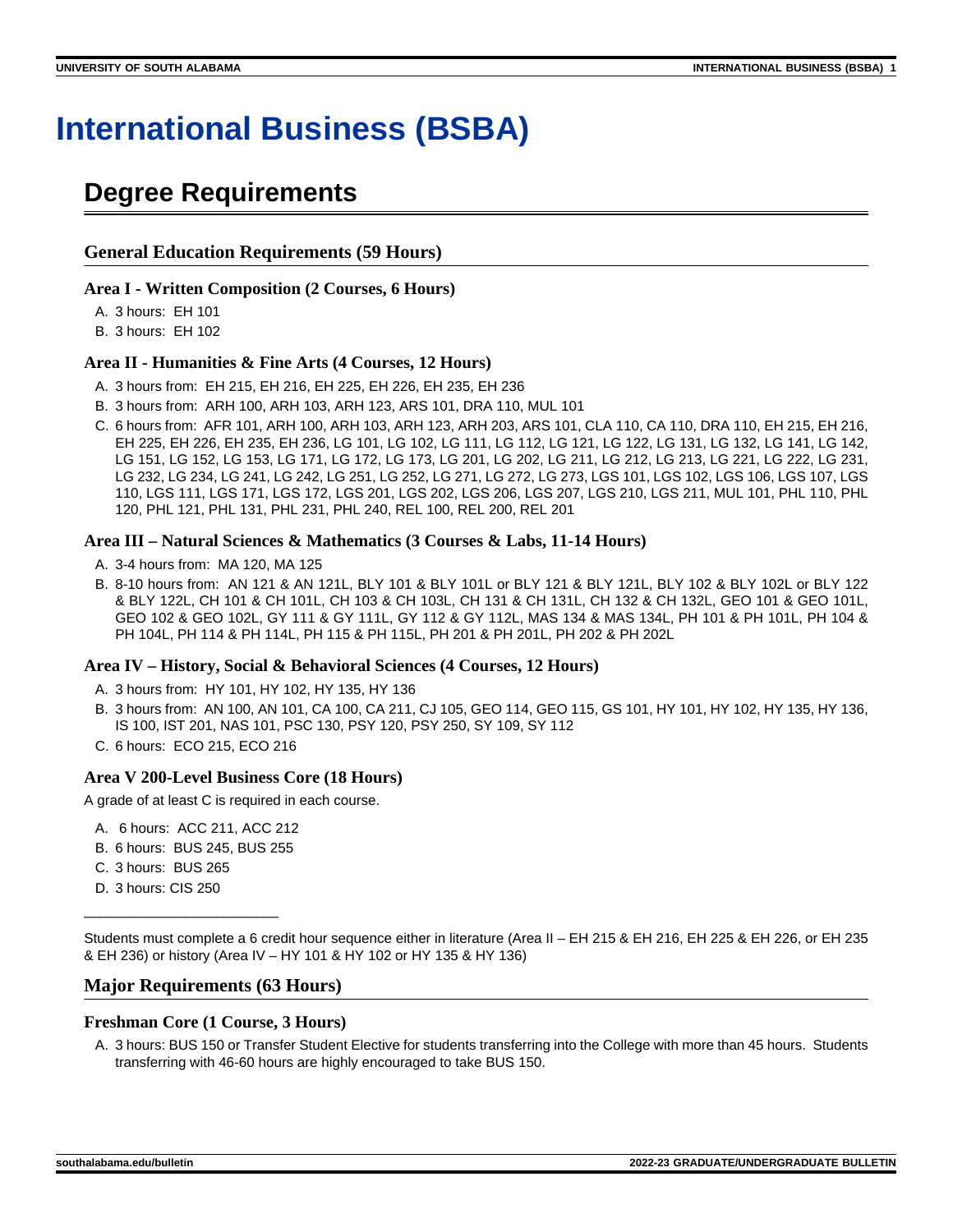### **Upper Division Business Core (6 Courses, 18 Hours)**

A 2.0 GPA is required in the Upper Division Business Core.

- A. 3 hours from: BUS 305, ECO 453
- B. 15 hours: FIN 315, MGT 300, MGT 305 (W), MGT 325, MKT 320

### **Experiential Learning (2-4 Courses, 6 Hours)**

- A. 3 hours from: BUS 101, BUS 201, BUS 301, BUS 302
- B. \*\*3 hours from: ACC 496, ECO 496, FIN 496, MGT 496, MKT 496

### **International Business Major (9 Courses, 27 Hours)**

A 2.0 GPA is required for all courses counted towards the major.

- A. 24 hours: MKT 310, ECO 330, ECO 363, FIN 332, MGT 334, MKT 336, BUS 440, MKT 492
- B. 3 hours from: MGT 462, MKT 375

### **Business Electives (2 Courses, 6 Hours)**

A. 6 hours from: 300-494 Electives from ACC, ECO, FIN, MGT, MKT

### **Business Policy Capstone (2 Courses, 3 Hours)**

A. 3 hours: MGT 485 (W), MGT 486

### **Minor Requirements (0 Hours)**

A minor is not required for this degree program

### **Notes:**

**\*Proficiency in a Second Language:** Students majoring in International Business are required to demonstrate introductorylevel proficiency in a second language by passing a foreign language proficiency examination as administered by the University of South Alabama Department of Foreign Languages and Literature or by successfully completing the second semester of any approved elementary sequence in a foreign language.

**\*\*International Internship Requirement:** Students must complete an internship with an international focus. This is accomplished by completing an internship with a multinational company operating in the U.S. or by completing an internship with an U.S. or foreign based firm operating in another country. Only one internship may be counted towards a business degree. Internship courses may only be used to fulfill the Experiential Learning requirement and may not be used as business electives or to fulfill any other degree requirement.

**\*\*\*Study Abroad Requirement:** Students majoring in International Business must participate in a study abroad experience. Short-term study abroad immersion experiences are available in the May semester and summer semester and students may also choose longer-term study abroad experiences for one or more semesters at one of our partner universities, which are accredited by the AACSB.

\*\*\*\*Transfer Credits: Transfer credits for International Business Major courses will only be accepted from AACSB-accredited institutions.

### **Additional Information**

## **Graduation Plan**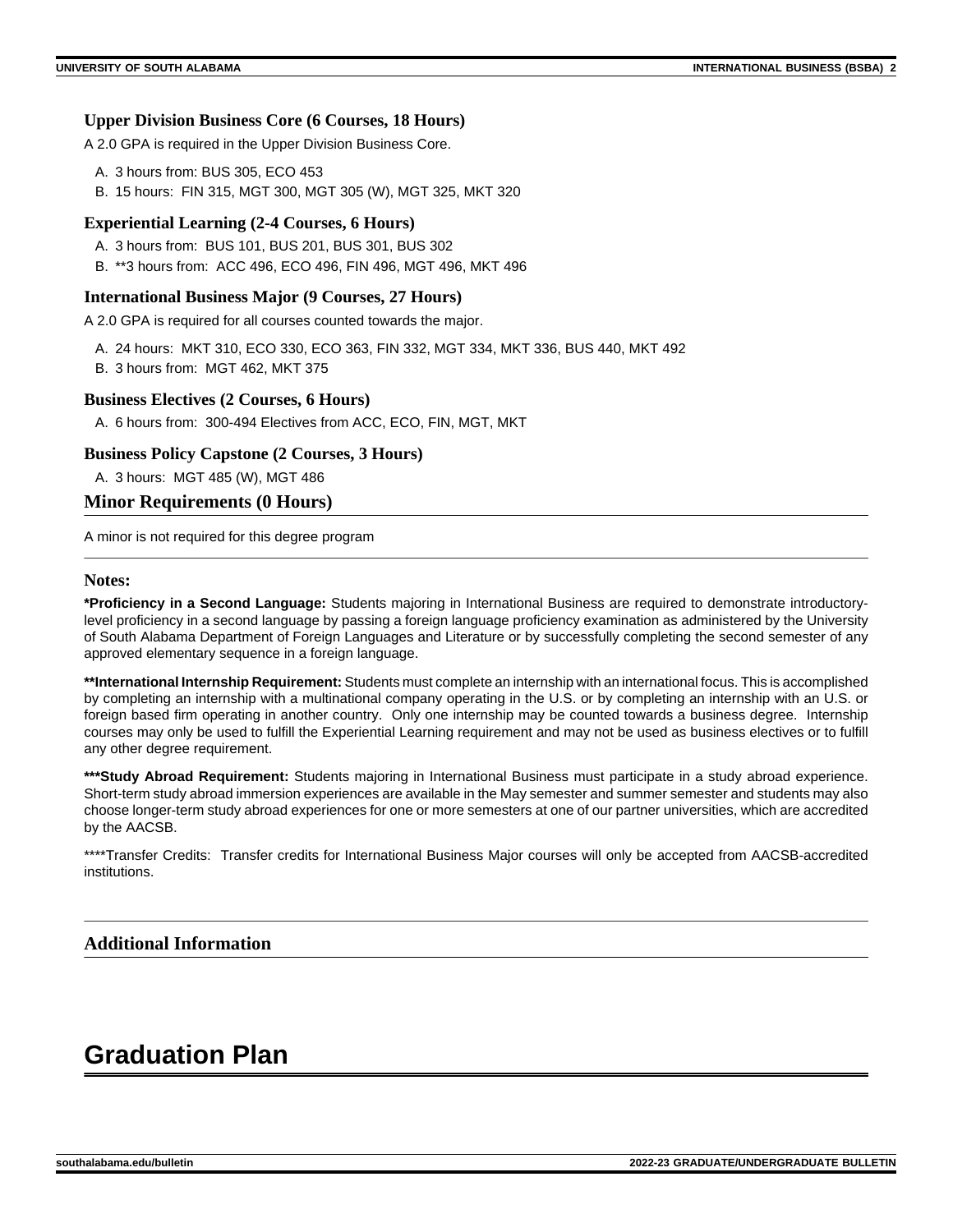### **International Business (BSBA): (122 Total Hours)**

### **First Year - Fall Semester**

| <b>Course ID</b>                    | <b>Course Description</b>                                | <b>Hours</b>  |
|-------------------------------------|----------------------------------------------------------|---------------|
| EH 101                              | <b>English Composition I</b>                             | 3             |
| <b>BUS 150</b>                      | Introduction to Business                                 | 3             |
| MA 120 or MA 125                    | Calculus                                                 | 3 or 4        |
| Foreign Language Series<br>Course 1 | **** See Area II for Foreign Language (LG) series option | 3             |
| History                             | **Area IV                                                | 3             |
| <b>BUS 101</b>                      | Professional Experience 1                                |               |
|                                     | <b>Total Hours</b>                                       | $16$ or<br>17 |

### **First Year - Spring Semester**

| <b>Course ID</b>                    | <b>Course Description</b>                                     | <b>Hours</b> |
|-------------------------------------|---------------------------------------------------------------|--------------|
| EH 102                              | <b>English Composition II</b>                                 | 3            |
| ECO 215                             | Principles of Microeconomics                                  | 3            |
| <b>CIS 250</b>                      | <b>Advanced Computer Applications</b>                         | 3            |
| Foreign Language Series<br>Course 2 | ****See Area II for Foreign Language (LG) series options<br>3 |              |
| Natural Science + Lab               | **Area III                                                    |              |
|                                     |                                                               |              |
|                                     |                                                               |              |
|                                     | <b>Total Hours</b>                                            | 16           |

### **Second Year - Fall Semester**

| <b>Course ID</b>      | <b>Course Description</b>                       | <b>Hours</b> |
|-----------------------|-------------------------------------------------|--------------|
| ACC 211               | Principles of Accounting I/Financial Accounting | 3            |
| <b>BUS 245</b>        | Data Analytics I                                | 3            |
| ECO 216               | Principles of Macroeconomics                    | 3            |
| Literature            | **Area II                                       | 3            |
| Natural Science + Lab | **Area III                                      | 4            |
|                       |                                                 |              |
|                       | <b>Total Hours</b>                              | 16           |

### **Second Year - Spring Semester**

| <b>Course ID</b> | <b>Course Description</b>                         | <b>Hours</b> |
|------------------|---------------------------------------------------|--------------|
| ACC 212          | Principles of Accounting II/Managerial Accounting |              |
| <b>BUS 255</b>   | Data Analytics II                                 |              |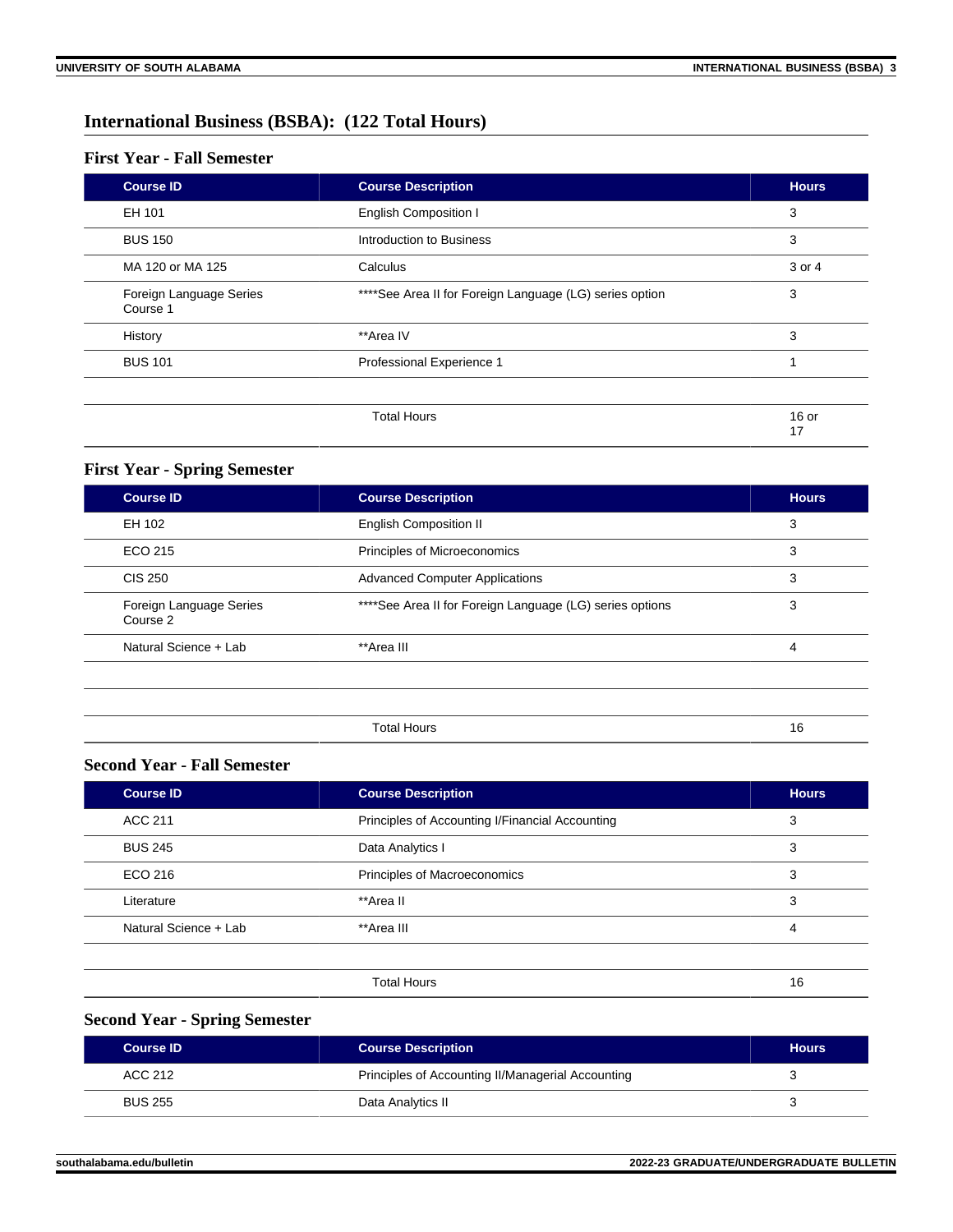| <b>BUS 265</b> | Legal Environment of Business I | 3  |
|----------------|---------------------------------|----|
| <b>BUS 201</b> | Professional Experience II      |    |
| 2nd History    | ***Area IV                      | 3  |
| Fine Art       | **Area II                       | 3  |
|                |                                 |    |
|                | <b>Total Hours</b>              | 16 |

### **Third Year - Fall Semester**

| <b>Course ID</b> | <b>Course Description</b>              | <b>Hours</b> |
|------------------|----------------------------------------|--------------|
| <b>MGT 300</b>   | Principles of Management               | 3            |
| <b>MGT 305</b>   | Organizational Communication           | 3            |
| <b>BUS 301</b>   | Professional Experience III            |              |
| <b>MKT 320</b>   | <b>Principles of Marketing</b>         | 3            |
| <b>FIN 315</b>   | <b>Principles of Finance</b><br>3      |              |
| <b>MKT 310</b>   | Introduction to International Business | 3            |
|                  |                                        |              |
|                  | <b>Total Hours</b>                     | 16           |

### **Third Year - Spring Semester**

| <b>Course ID</b>            | <b>Course Description</b>                                                                                     | <b>Hours</b> |
|-----------------------------|---------------------------------------------------------------------------------------------------------------|--------------|
| <b>Business Elective #1</b> | Anything in MCOB at the 300 or 400 level not used to fulfill<br>another requirement except internship courses | 3            |
| ECO 363                     | International Economics                                                                                       | 3            |
| BUS 305 or ECO 453          | Data Analytics III or Econometrics                                                                            | 3            |
| <b>MGT 325</b>              | <b>Operations Management</b>                                                                                  | 3            |
| <b>FIN 332</b>              | <b>Multinational Finance</b>                                                                                  | 3            |
|                             |                                                                                                               |              |
|                             | Total Hours                                                                                                   | 15           |

### **Fourth Year - Fall Semester**

| <b>Course ID</b>   | <b>Course Description</b>                                      | <b>Hours</b> |
|--------------------|----------------------------------------------------------------|--------------|
| ECO 330            | <b>Current Global Economic Issues</b>                          | 3            |
| <b>MGT 334</b>     | International Management                                       | 3            |
| <b>MKT 336</b>     | 3<br>International Marketing                                   |              |
| MGT 462 or MKT 375 | Negotiation & Dispute Resolution OR Supply Chain<br>Management |              |
| <b>MKT 496</b>     | Internship - must have international focus                     |              |
|                    |                                                                |              |
|                    | <b>Total Hours</b>                                             | 15           |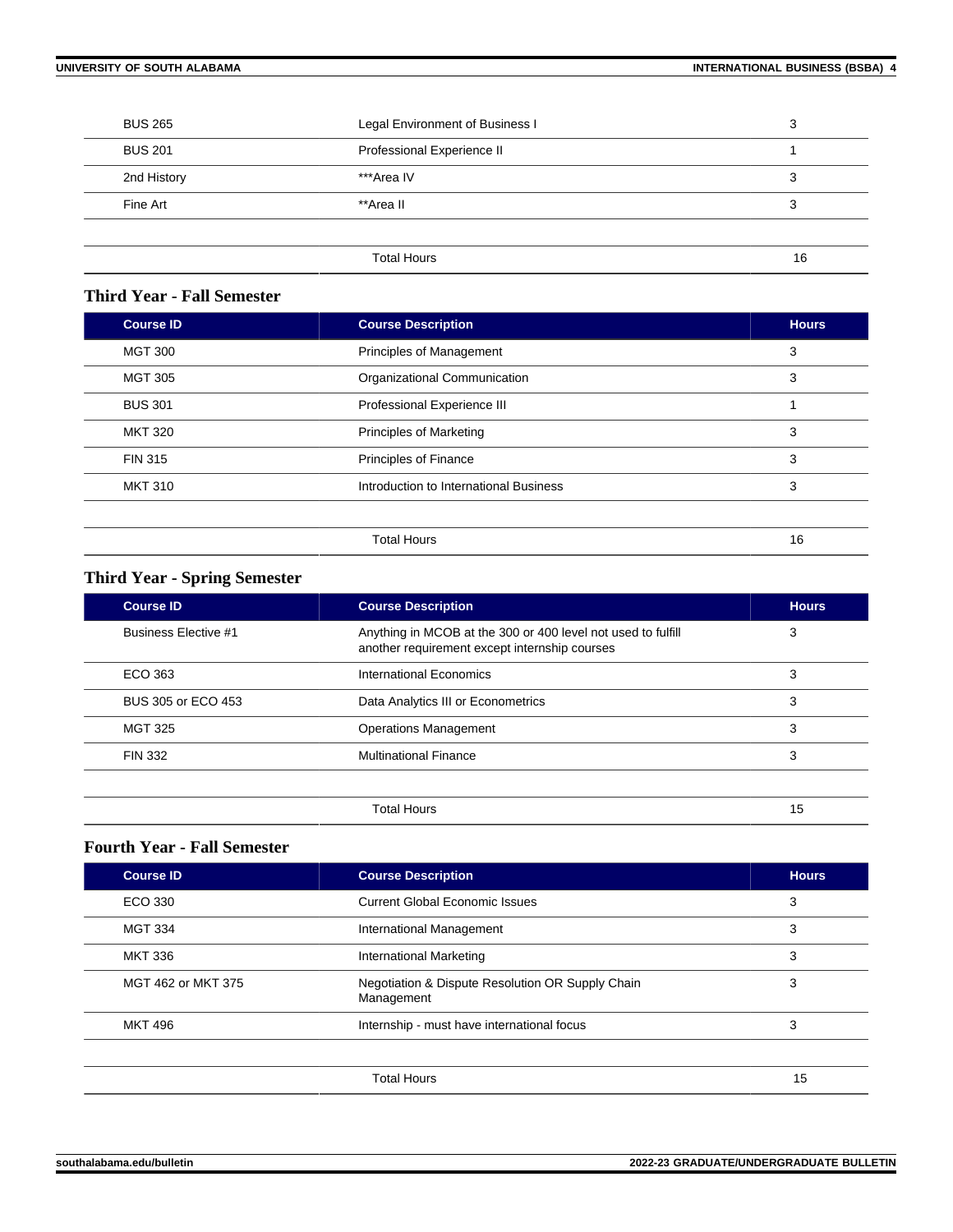### **Fourth Year - Spring Semester**

| <b>Course ID</b>            | <b>Course Description</b>                                                                                     | <b>Hours</b> |
|-----------------------------|---------------------------------------------------------------------------------------------------------------|--------------|
| <b>BUS 440</b>              | Business in Regional and Emerging Markets                                                                     | 3            |
| <b>MKT 492</b>              | Applications in International Business                                                                        | 3            |
| <b>Business Flective #2</b> | Anything in MCOB at the 300 or 400 level not used to fulfill<br>another requirement except internship courses |              |
| MGT 486                     | Undergraduate Comp Exam                                                                                       | 0            |
|                             |                                                                                                               |              |
|                             | Total Hours                                                                                                   | 12           |

#### **Notes**

\*Recommended Course

\*\*See Degree Requirements for options

\*\*\*All students must complete either a literature or a history sequence. However, because International Business students are required to take a two course foreign language series fulfilling the Area II humanities requirements, International Business majors should elect the history sequence in Area IV unless they fulfill the foreign language proficiency through testing.

\*\*\*\*Students majoring in International Business are required to demonstrate introductory-level proficiency in a second language by passing a foreign language proficiency examination as administered by the University of South Alabama Department of Foreign Languages and Literature or by successfully completing the second semester of any approved elementary sequence in a foreign language.

## **Department Information**

| <b>Department of Marketing and Quantitative Methods</b> | (251) 460-6412              |
|---------------------------------------------------------|-----------------------------|
| Chair                                                   | Alvin J. Williams           |
| Distinguished Professor of Marketing                    | Williams, Hair              |
| <b>Professor Emeritus</b>                               | Lynn Robinson, Julie Sneath |
| Professors                                              | Finney, Sharland            |
| Associate Professor                                     | Chow                        |
| <b>Assistant Professors</b>                             | Dadzie, Howard, Sabol       |
| Instructor                                              | Loes, Tashbin               |

[Department of Marketing and Quantitative Methods website](https://www.southalabama.edu/colleges/mcob/marketing) <https://www.southalabama.edu/colleges/mcob/marketing/index.html>

Office of Student Services Mitchell College of Business MCOB 110 Phone: (251) 460-7167 E-mail: [mcobadviser@southalabama.edu](mailto:mcobadviser@southalabama.edu?subject=)

"Business has only two functions - marketing and innovation." - Milan Kundera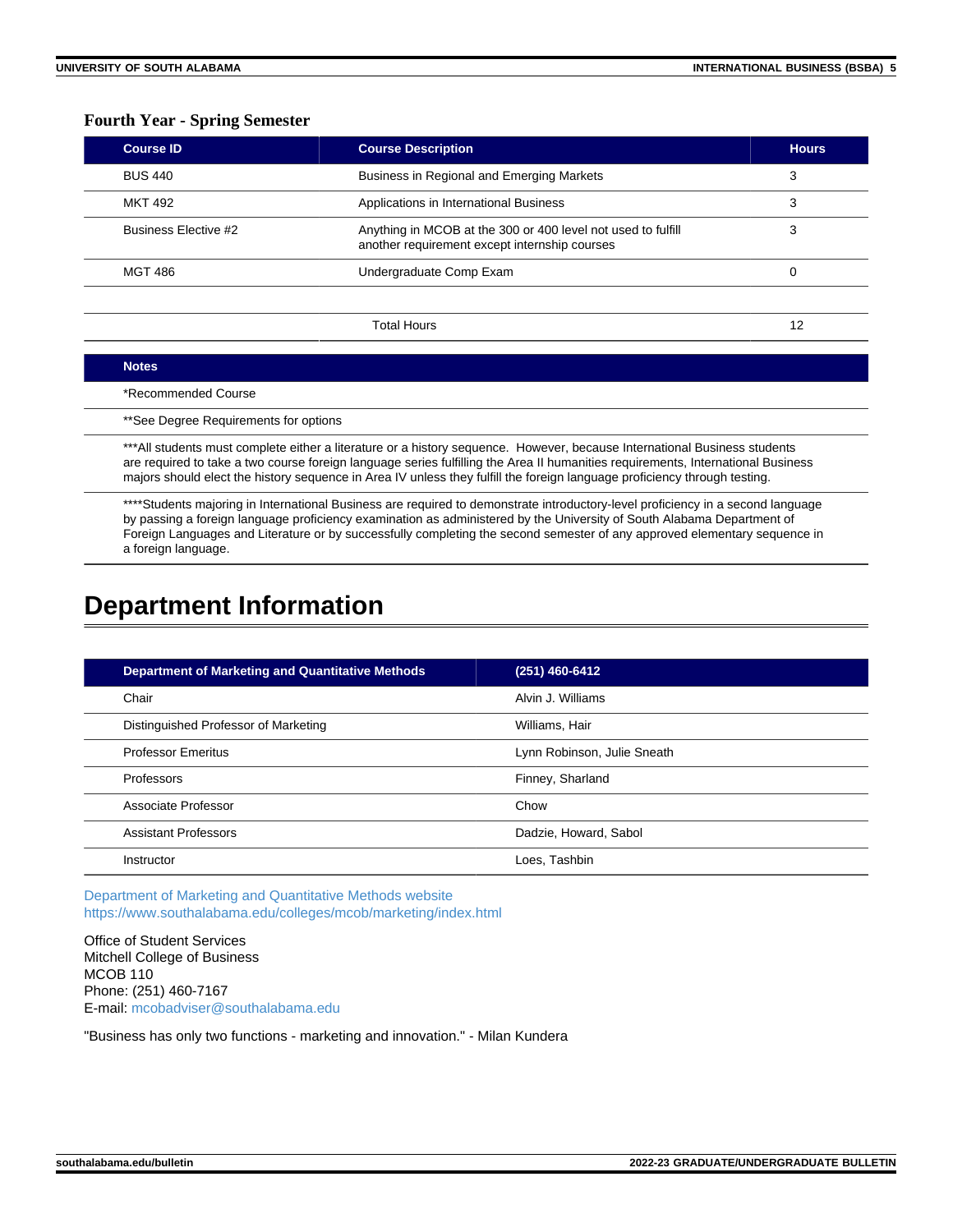### **Discover Marketing**

Marketing is a dynamic process that creates and delivers value in competitive environments through customer-focused and market-driven actions. The Marketing major provides an integrative and substantive approach to marketing strategy development and implementation based on learning experiences that combine concepts and managerial practice. A well-designed, marketbased curriculum allows students to experience the core of marketing through interactive courses, internships, directed study programs, and special topics courses designed to focus on specific areas of marketing interest. These goals are achieved through the Marketing Management, International Business, and Professional Sales concentrations.

### **Marketing Management Concentration**

The Marketing Management concentration offers a holistic view of the marketing function, with special focus on consumer analysis, value creation and delivery, marketing segmentation, and marketing strategy development and execution, within the context of changing and competitive business environments. The Marketing Management concentration prepares students for career in sales, advertising and marketing communication, retailing, supply chain management, market research and related areas. It is good preparation for positions in health care marketing, sports marketing, tourism and hospitality, non-profit marketing, financial services marketing and a host of other growth industries.

### **Professional Sales Concentration**

In globally-competitive organizations, sales professionals are increasingly responsible for market growth, value creation, customer relationship management, branding, and communication of product, service, and organizational benefits. The sales function is the engine that propels every aspect of the organization. The Professional Sales Concentration prepares students for rewarding careers in sales and related areas. Students completing this concentration have some proficiency in relationship selling, buyer behavior, value creation and delivery, prospecting, sales call planning, communications skills, negotiating win/win solutions, and customer relationship management.

### **International Business Major**

A degree in International Business prepares students for management positions in U.S. based companies that serve global markets and foreign based companies that provide products and services in the U.S. and other countries. Students will learn how conducting business on a global scale differs from domestic operations and will develop sensitivity and understanding of cultural differences and business etiquette to allow them to effectively negotiate and conduct business in a variety of cultures. The curriculum requires proficiency in a foreign language and includes courses in management, marketing, economics, finance, accounting, and business law to prepare students for a variety of jobs in multinational companies.

Students majoring in International Business are strongly encouraged to participate in a study abroad experience. Short-term study abroad immersion experiences are available, including the British Studies Program in London and the Asia-Pacific Business course in Australia, in addition to longer-term study abroad programs at one of our partner universities, accredited by the AACSB.

International exposure is a critical success factor for International Business majors. However, approved alternatives, including research with a major international component, projects with substantial international content, or other options suggested by the International Business faculty advisor, will be considered.

Students must complete an internship with an international focus. This is accomplished by completing an internship with a multinational company operating in the U.S. or by completing an internship with an U.S. or foreign based firm operating in another country.

### **Proficiency In A Second Language**

Students majoring in International Business are required to demonstrate introductory-level proficiency in a second language by passing a foreign language proficiency examination as administered by the University of South Alabama Department of Foreign Languages and Literature or by successfully completing the second semester of any approved elementary sequence in a foreign language.

### **Supply Chain & Logistics Management Major**

The Supply Chain and Logistics Management (SCLM) major is designed to equip students with the skill sets necessary for successful careers in supply chain-related fields. As supply chain management becomes more seminal in competitive strategy, it is important for business leaders to have a strong appreciation for and understanding of the mechanics of supply chain and logistics management and the resulting impact on organizational performance. Given the global nature of supply chains, talent